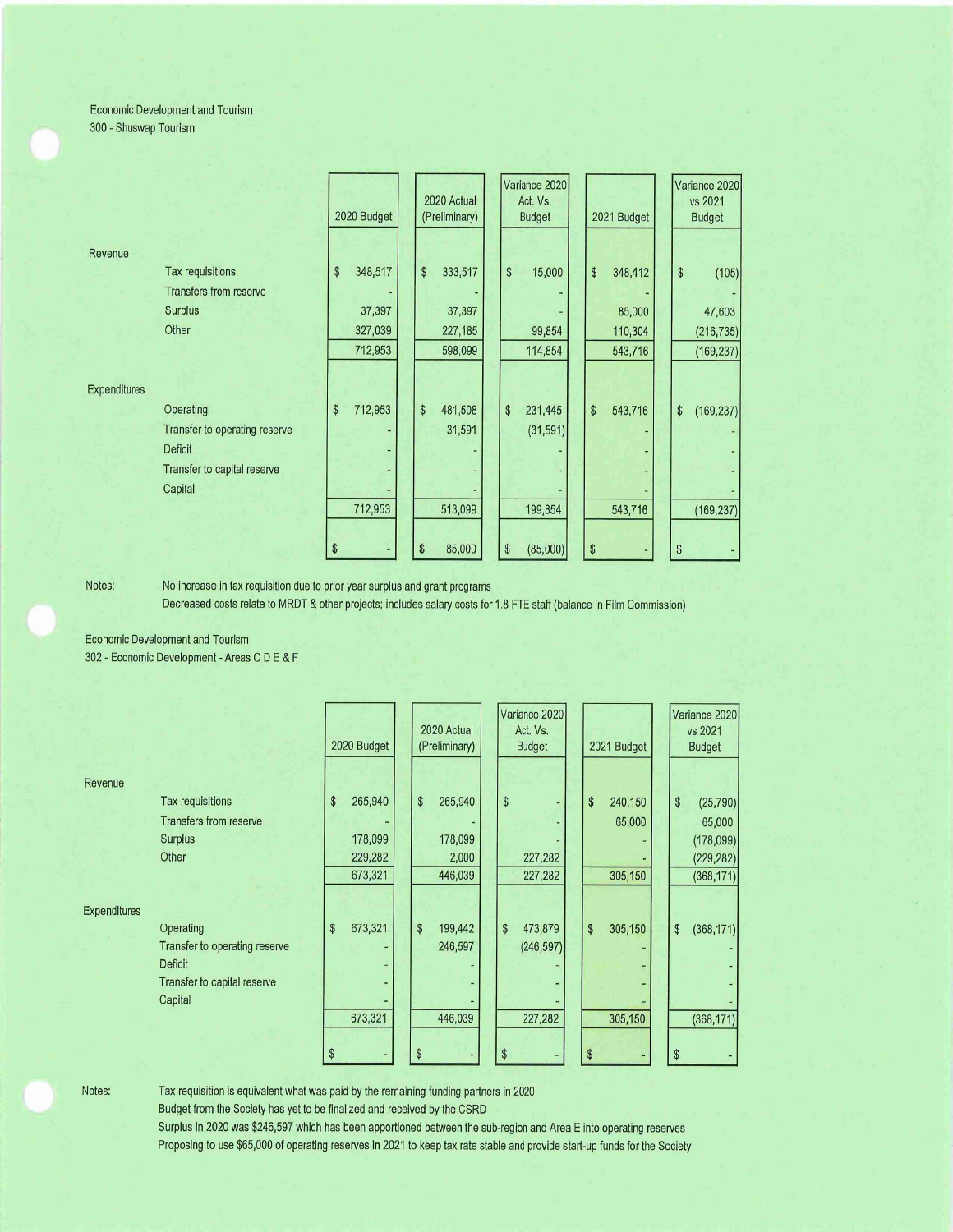Economic Development and Tourism

304 - EA C Tourism Ino Centre

|                     |                                                                                                        | 2020 Budget  | 2020 Actual<br>(Preliminary) | Variance<br>2020 Act. Vs.<br><b>Budget</b> | 2021 Budget  | Variance<br>2020 vs 2021<br><b>Budget</b> |
|---------------------|--------------------------------------------------------------------------------------------------------|--------------|------------------------------|--------------------------------------------|--------------|-------------------------------------------|
| Revenue             | Tax requisitions<br><b>Transfers from reserve</b><br>Surplus                                           | \$<br>30,600 | \$<br>30,600                 | \$                                         | \$<br>30,600 | \$                                        |
|                     | Other                                                                                                  | 30,600       | 30,600                       |                                            | 30,600       |                                           |
| <b>Expenditures</b> | Operating<br>Transfer to operating reserve<br><b>Deficit</b><br>Transfer to capital reserve<br>Capital | \$<br>30,600 | \$<br>30,600                 | \$<br>٠                                    | 30,600<br>\$ | \$                                        |
|                     |                                                                                                        | \$<br>30,600 | 30,600<br>\$                 | \$                                         | 30,600       | \$                                        |

Notes: No change to function in 2021.

Economic Development and Tourism 305 - Film Commission-AII members

|                     |                                                                                                        | 2020 Budget |                  |    | 2020 Actual<br>(Preliminary) | Variance<br>2020 Act. Vs.<br><b>Budget</b> |                               | 2021 Budget |    |                  |    | Variance<br>2020 vs 2021<br><b>Budget</b> |
|---------------------|--------------------------------------------------------------------------------------------------------|-------------|------------------|----|------------------------------|--------------------------------------------|-------------------------------|-------------|----|------------------|----|-------------------------------------------|
| Revenue             |                                                                                                        |             |                  |    |                              |                                            |                               |             |    |                  |    |                                           |
|                     | <b>Tax requisitions</b>                                                                                | \$          | 29,305           | \$ | 29,305                       | \$                                         |                               |             | \$ | 29,907           | \$ | 602                                       |
|                     | <b>Transfers from reserve</b>                                                                          |             | 11,200           |    |                              |                                            | 11,200                        |             |    |                  |    | (11, 200)                                 |
|                     | <b>Surplus</b>                                                                                         |             |                  |    |                              |                                            |                               |             |    | 7,948            |    | 7,948                                     |
|                     | Other                                                                                                  |             | 47,347           |    | 26,850                       |                                            | 20,497                        |             |    | 15,557           |    | (31, 790)                                 |
|                     |                                                                                                        |             | 87,852           |    | 56,155                       |                                            | 31,697                        |             |    | 53,412           |    | (34, 440)                                 |
| <b>Expenditures</b> | Operating<br>Transfer to operating reserve<br><b>Deficit</b><br>Transfer to capital reserve<br>Capital | \$          | 87,852<br>87,852 | \$ | 12,999<br>35,207<br>48,206   | \$                                         | 74,853<br>(35, 207)<br>39,646 |             | \$ | 53,412<br>53,412 | \$ | (34, 440)<br>(34, 440)                    |
|                     |                                                                                                        | \$          |                  | S  | 7,949                        | \$                                         | (7,949)                       |             | \$ |                  |    |                                           |

Notes: Decrease in costs is primarily contract and project funding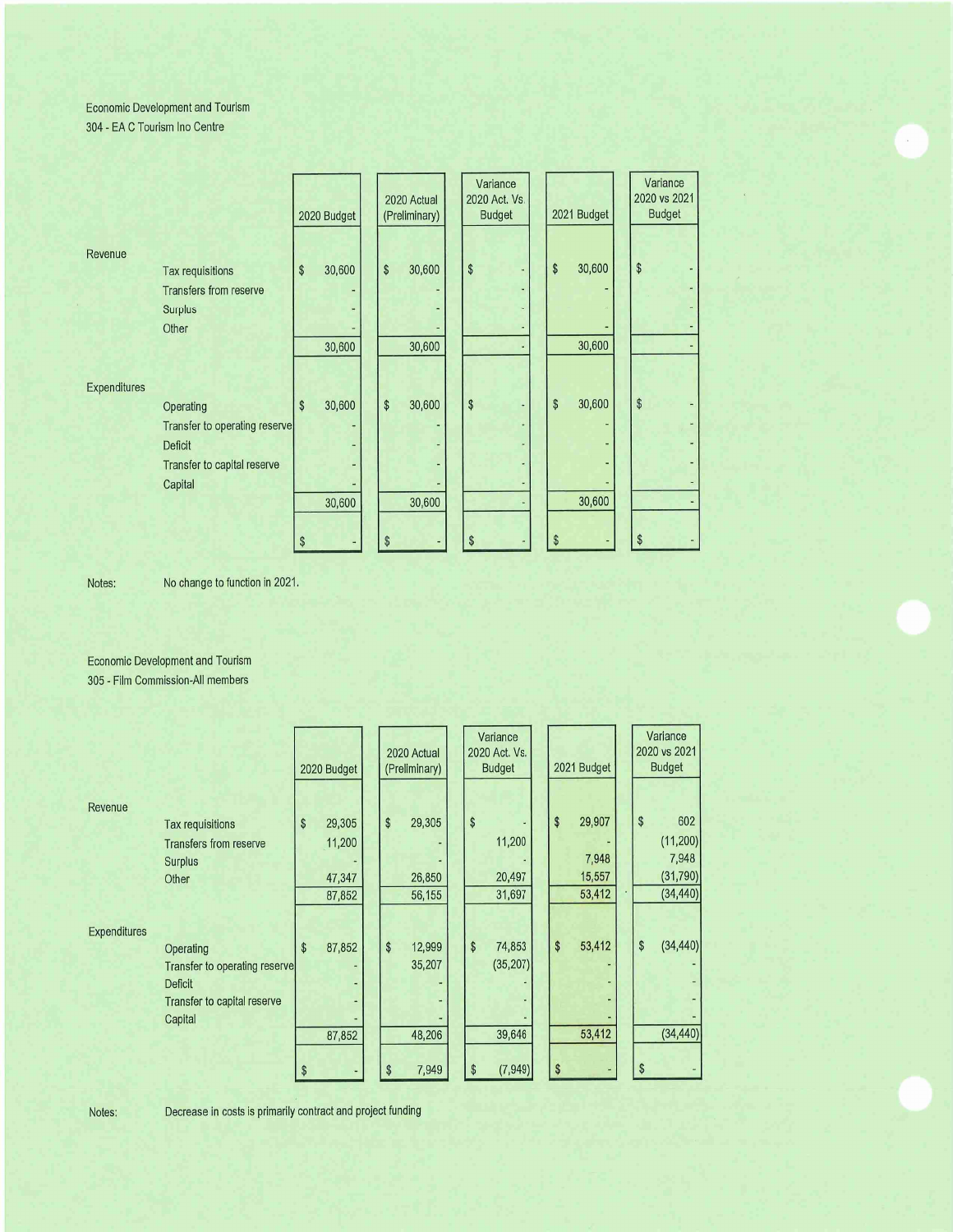## Economic Development and Tourism 306 - Economic Development - Area A

|                     |                                                                                                        | 2020 Budget                      | 2020 Actual<br>(Preliminary)      | Variance<br>2020 Act. Vs.<br><b>Budget</b> | 2021 Budget |                           | Variance<br>2020 vs 2021<br><b>Budget</b> |              |
|---------------------|--------------------------------------------------------------------------------------------------------|----------------------------------|-----------------------------------|--------------------------------------------|-------------|---------------------------|-------------------------------------------|--------------|
| Revenue             | Tax requisitions<br><b>Transfers from reserve</b><br><b>Surplus</b><br>Other                           | \$<br>66,500<br>10,000<br>76,500 | \$<br>66,500<br>12,750<br>79,250  | \$<br>(2,750)<br>(2,750)                   | \$          | 67,400<br>9,100<br>76,500 | $\,$                                      | 900<br>(900) |
| <b>Expenditures</b> | Operating<br>Transfer to operating reserve<br><b>Deficit</b><br>Transfer to capital reserve<br>Capital | \$<br>76,500                     | $\sqrt[6]{\frac{1}{2}}$<br>79,250 | \$<br>(2,750)                              | \$          | 76,500                    | $\,$                                      |              |
|                     |                                                                                                        | \$<br>76,500                     | 79,250<br>\$                      | (2,750)<br>\$                              | S           | 76,500                    | \$                                        |              |

Notes: No significant change to this function in 2021.

Economic Development and Tourism 307 - Area F - Ec Dev/Tourism Promotion

|              |                               | 2020 Budget  | 2020 Actual<br>(Preliminary) | Variance<br>2020 Act. Vs.<br><b>Budget</b> | 2021 Budget             | Variance<br>2020 vs 2021<br><b>Budget</b> |
|--------------|-------------------------------|--------------|------------------------------|--------------------------------------------|-------------------------|-------------------------------------------|
| Revenue      |                               |              |                              |                                            |                         |                                           |
|              | Tax requisitions              | \$<br>25,500 | \$<br>25,500                 | \$                                         | $\mathsf{\$}$<br>25,500 | $\sqrt[6]{2}$                             |
|              | <b>Transfers from reserve</b> |              |                              |                                            |                         |                                           |
|              | <b>Surplus</b>                |              |                              |                                            |                         |                                           |
|              | Other                         |              |                              |                                            |                         |                                           |
|              |                               | 25,500       | 25,500                       |                                            | 25,500                  |                                           |
|              |                               |              |                              |                                            |                         |                                           |
| Expenditures |                               |              |                              |                                            |                         |                                           |
|              | Operating                     | 25,500<br>\$ | \$<br>25,500                 | \$                                         | \$<br>25,500            | $\$\$                                     |
|              | Transfer to operating reserve |              |                              |                                            |                         |                                           |
|              | Deficit                       |              |                              |                                            |                         |                                           |
|              | Transfer to capital reserve   |              |                              |                                            |                         |                                           |
|              | Capital                       |              |                              |                                            |                         |                                           |
|              |                               | 25,500       | 25,500                       |                                            | 25,500                  |                                           |
|              |                               |              |                              |                                            |                         |                                           |
|              |                               | \$           | \$                           | \$                                         | S                       | \$                                        |

Notes; No change to this function in 2021.